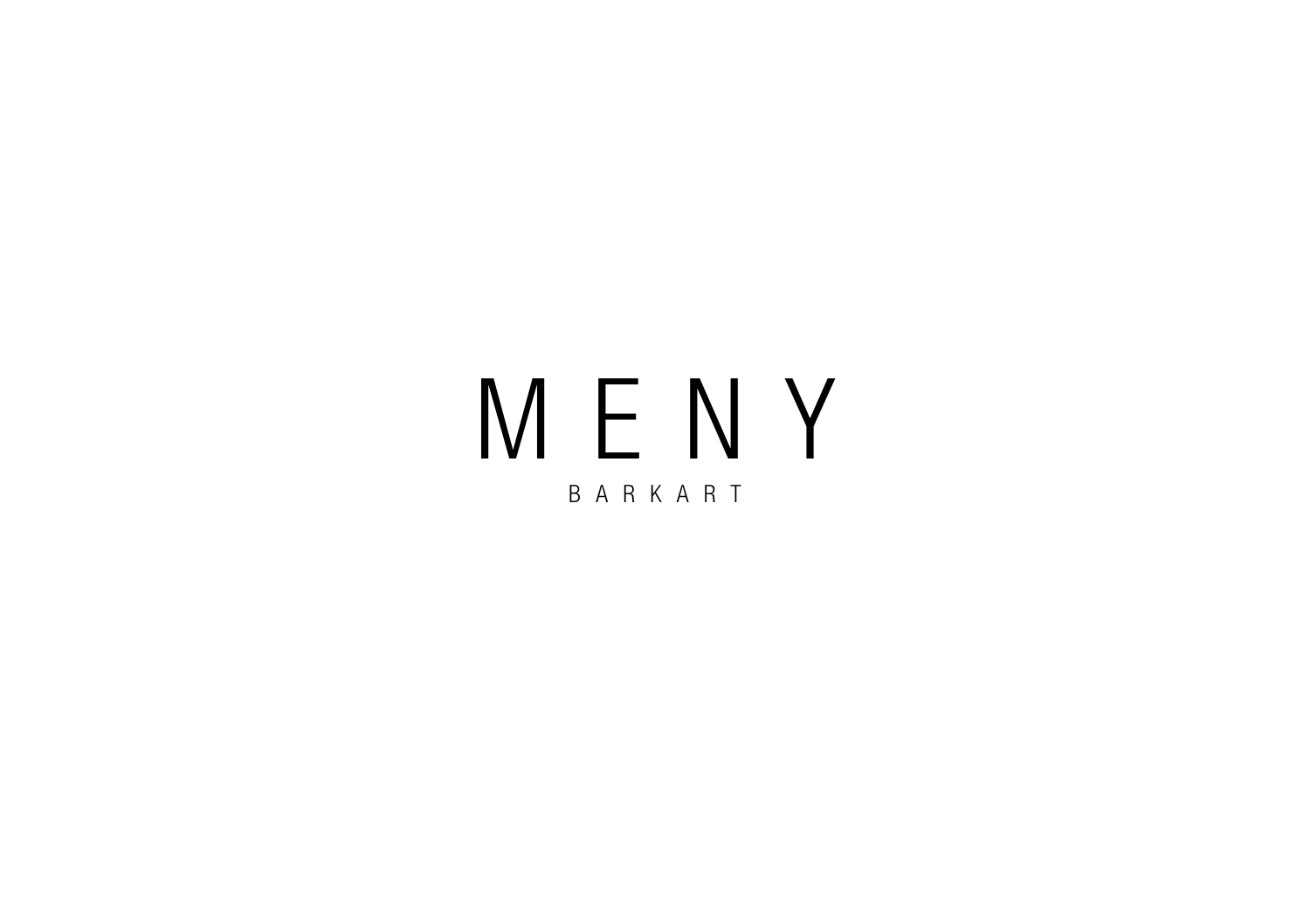| <b>AKEVITT</b>           | 4c  |
|--------------------------|-----|
| <b>Løiten Linie</b>      | 95  |
| <b>Villmarks Akevitt</b> | 99  |
| <b>BITTER</b>            |     |
| Jägermeister             | 84  |
| Campari                  | 71  |
| <b>Gammel Dansk</b>      | 95  |
| <b>CALVADOS</b>          |     |
| Pére Magloire VSOP       | 112 |
| <b>COGNAC</b>            |     |
| <b>Braastad VS</b>       | 99  |
| <b>Braastad VSOP</b>     | 111 |
| <b>Braastad XO</b>       | 137 |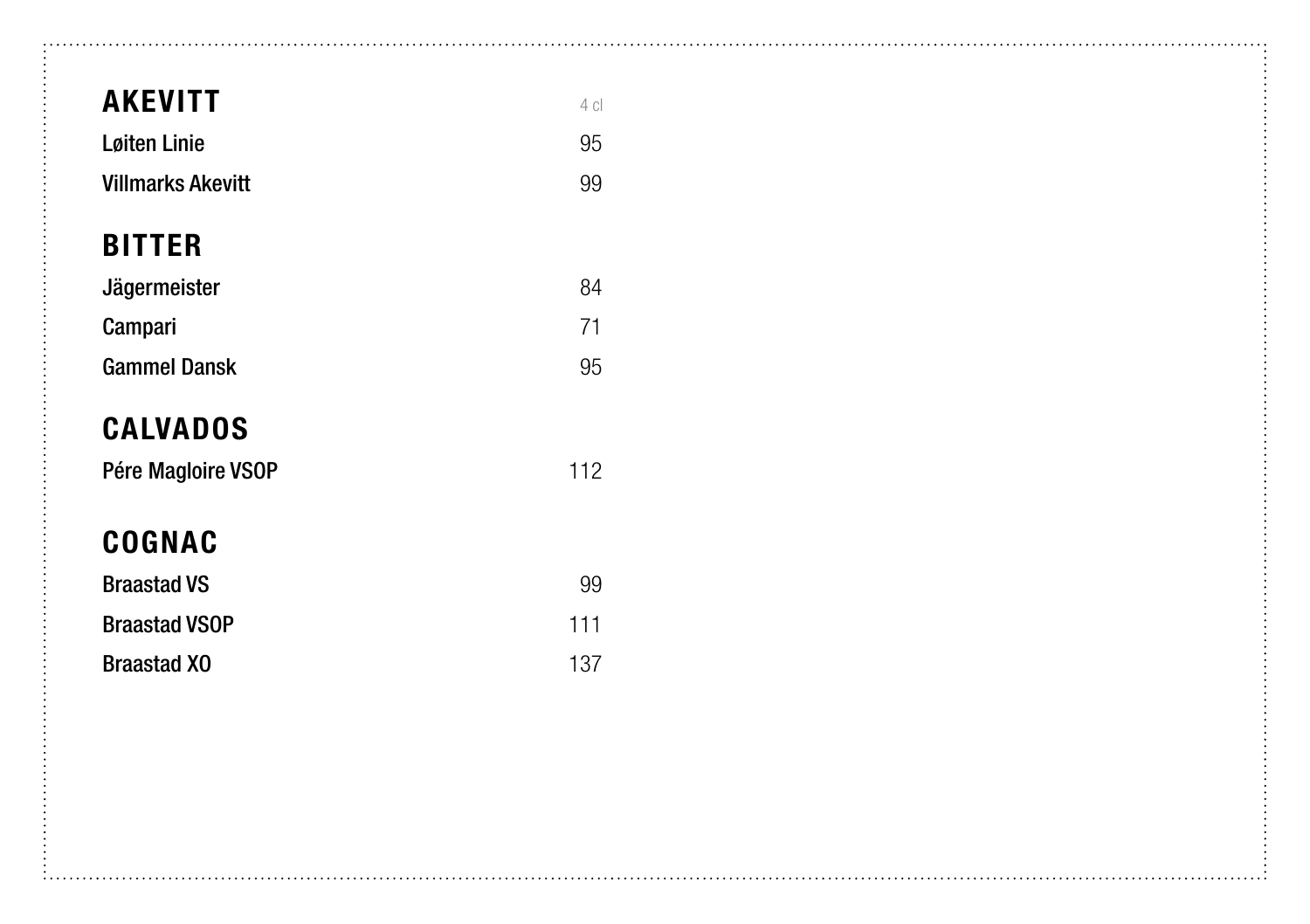| ×<br>_ |
|--------|
|--------|

| <b>Gordons London Dry</b>                    | 92  |
|----------------------------------------------|-----|
| <b>Tanqueray London</b>                      | 102 |
|                                              |     |
| <b>GRAPPA</b>                                |     |
| Gaja Grappa di Barbaresco                    | 133 |
|                                              |     |
| LIKØR                                        |     |
| <b>Baileys Original Irish Cream L (melk)</b> | 69  |
| Cointreau                                    | 101 |
| <b>Drambuie</b>                              | 101 |
| Kahlua                                       | 73  |
| Sambuca Vaccari                              | 85  |
|                                              |     |
| <b>ROM</b>                                   |     |
| <b>Bacardi Carta Blanca</b>                  | 92  |
| <b>Captain Morgan Spiced Gold</b>            | 92  |
| Zacapa Centenario 23                         | 143 |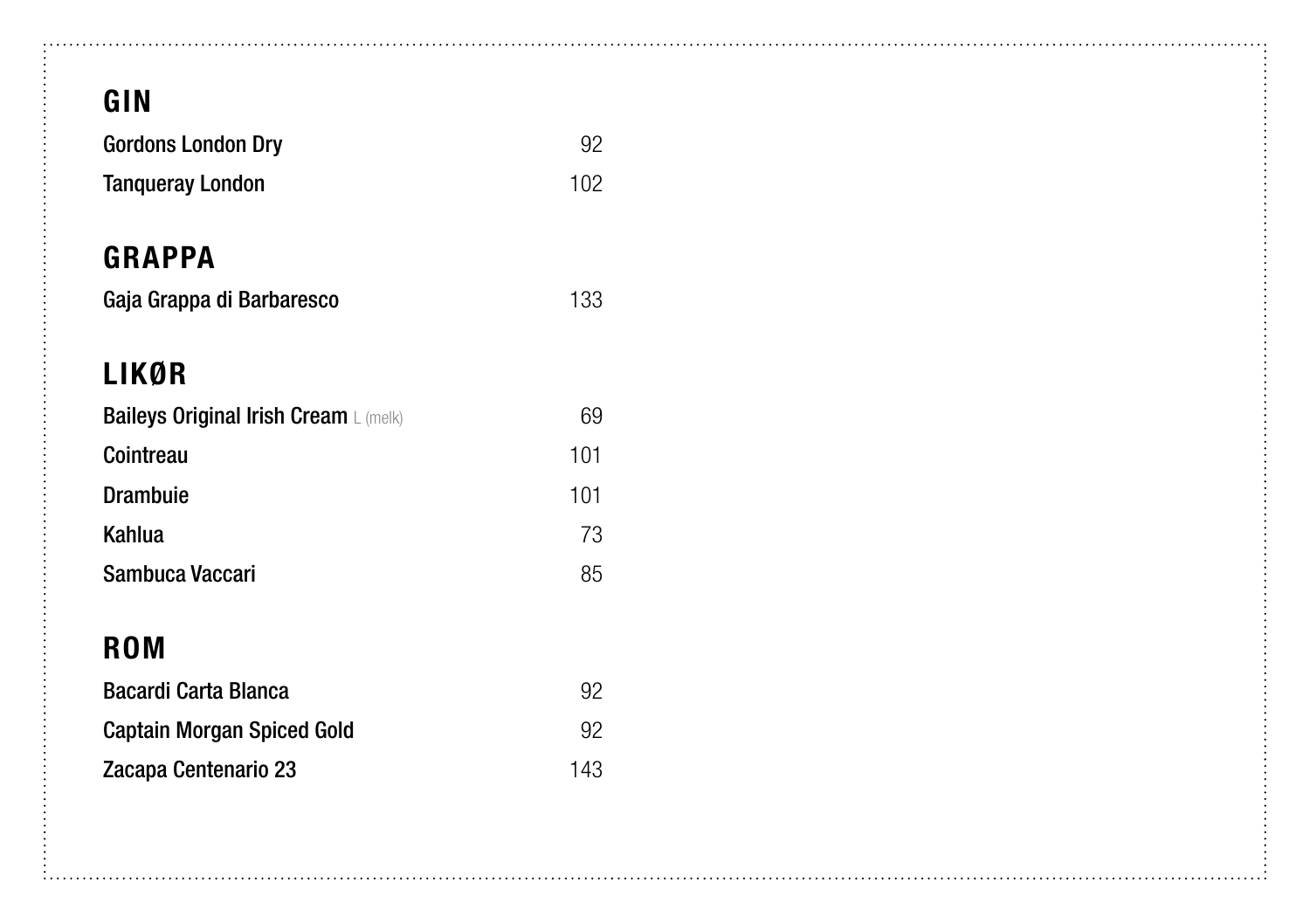# VODKA Smirnoff No. 21 Red 92 WHISKY Jameson 99 The Glenlivet 12 Years Old 121 The Famouse Grouse **6.** The Famouse 6. The Famouse 6. The Second 196 Jim Beam Kentucky 92 Jack Daniel's Tennessee Whiskey 94 Dahlwinnie 15 Years Old 138 TEQUILA Sauza Silver 92 Sauza Gold 92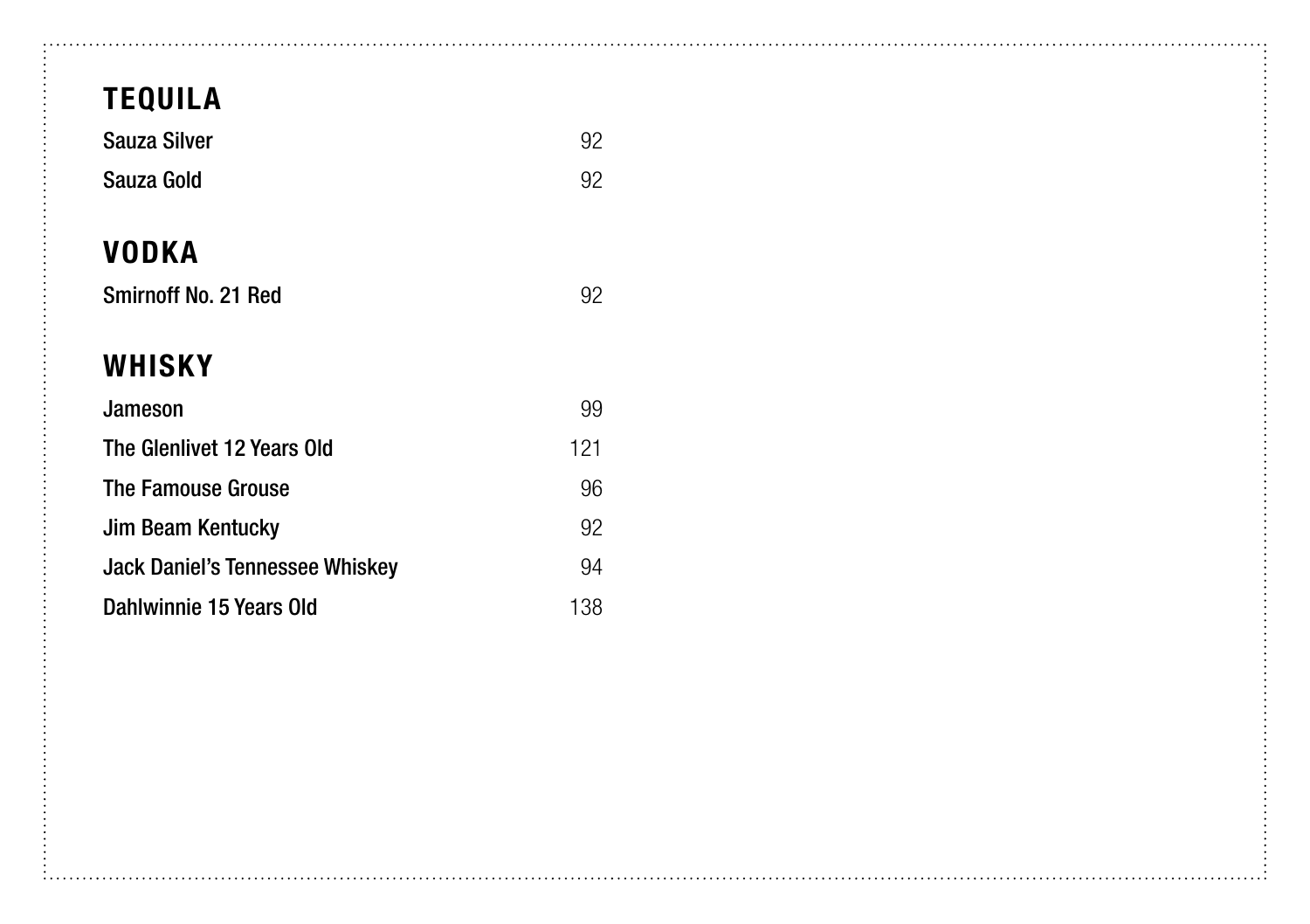# ØL

| 92  |
|-----|
|     |
| 98  |
|     |
| 94  |
|     |
| 91  |
|     |
| 105 |
|     |
| 98  |
|     |
|     |
|     |

| Leffe Blonde 0,33L                      |     |
|-----------------------------------------|-----|
| Ringnes, Belgia                         |     |
| Belgisk lys ale                         |     |
| G (bygg)                                |     |
| Franziskaner Hefe Weissbier Helles 0,5L | 11հ |
| Ringnes, Tyskland                       |     |
| Klassisk tysk hveteøl                   |     |
| G (hvete)                               |     |

# CIDER OG ALKOPOPS

| Somersby double press 0,33L  | Хh |
|------------------------------|----|
| Sverige                      |    |
| Cider.                       |    |
| G (hvete)                    |    |
| Smirnoff ice original 0,275L |    |

USA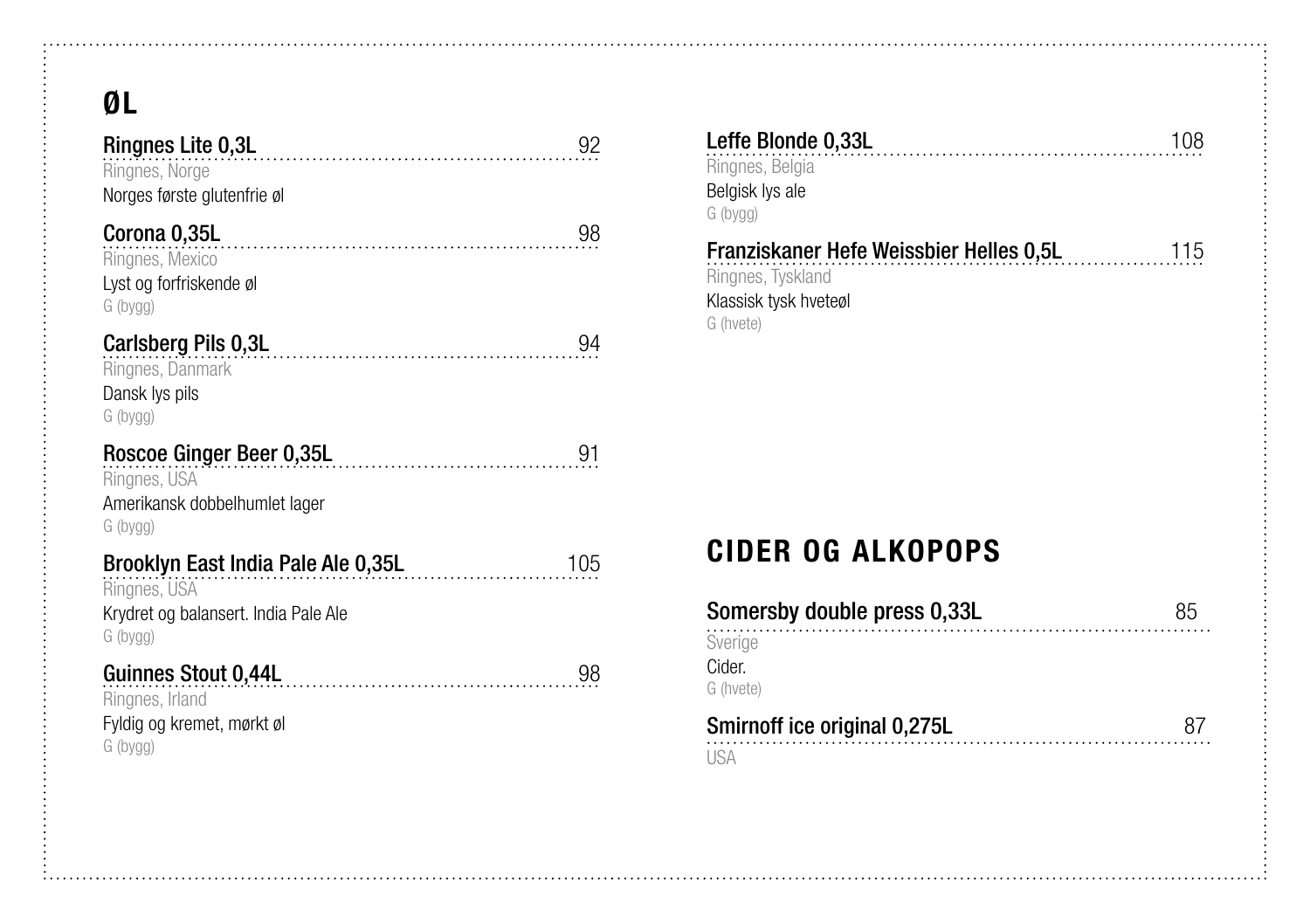## HVITVIN

| <b>Hardys Mill Cellars Chardonnay 2016</b>                                                | Flaske<br>470 | Glass<br>94 |
|-------------------------------------------------------------------------------------------|---------------|-------------|
| Thomas Hardy, South Eastern Australia, Australia<br>Su                                    |               |             |
| L. Dupatis Chablis AC 2014<br>Union des Viticulteurs de Chablis, Burgund, Frankrike<br>Su | 665           | 134         |
| Dopff & Irion Cuvèe Renè Dopff Riesling 2014 609                                          |               | 122         |
| Dopff/Irion, Alsace, Frankrike                                                            |               |             |

Su

# RØDVIN

|                                                  | Flaske | Glass |
|--------------------------------------------------|--------|-------|
| <b>Hardys Mill Cellars Shiraz 2016</b>           | 470.   | 94    |
| Thomas Hardy, South Eastern Australia, Australia |        |       |
| S <sub>H</sub>                                   |        |       |

| <b>Fontanafredda Briccotondo Barbera 2015</b> 605 | -122 |
|---------------------------------------------------|------|
| Fontanafredda, Piemonte, Italia<br>S <sub>H</sub> |      |
|                                                   |      |

#### Montecillo Crianza 2012 580 115

Bodegas Montecillo, Rioja, Spania Su

# CHAMPAGNE / MUSSERENDE

|                                       | Flaske | Glass |
|---------------------------------------|--------|-------|
| <b>Bollinger Special Cuvee</b>        | 800    | 135   |
| Bollinger, Champagne, Frankrike<br>Su |        |       |
| Anna Spinato Prosecco Brut 2015       | 560    | 98    |
| Anna Spinato, Veneto, Italia          |        |       |
|                                       |        |       |

DRINKS & COCKTAILS

| Smirnoff vodka, lime & ginger beer<br>"A Classic light vodka drink with refreshing ginger"                   |     |
|--------------------------------------------------------------------------------------------------------------|-----|
| <b>Tanqueray Cucumber Tonic</b>                                                                              | 111 |
| Tangueray London dry gin, lime, cucumber & tonic<br>"A fantastic gin and tonic. Light, soft and crisp."      |     |
| <b>Scarface</b>                                                                                              |     |
| Captain Morgan Spiced Gold, lime, brown sugar & cola<br>"Strong and delicious flavours, a pimped cuba libre" |     |
| <b>Highland Muffin</b>                                                                                       |     |
| Dalwhinnie scotch single malt whisky, Bols Creme de Cassis,                                                  |     |
| lime, sugar & Epleslang                                                                                      |     |
| "Fruity with a hint of smoke, exciting combination"                                                          |     |
| Su                                                                                                           |     |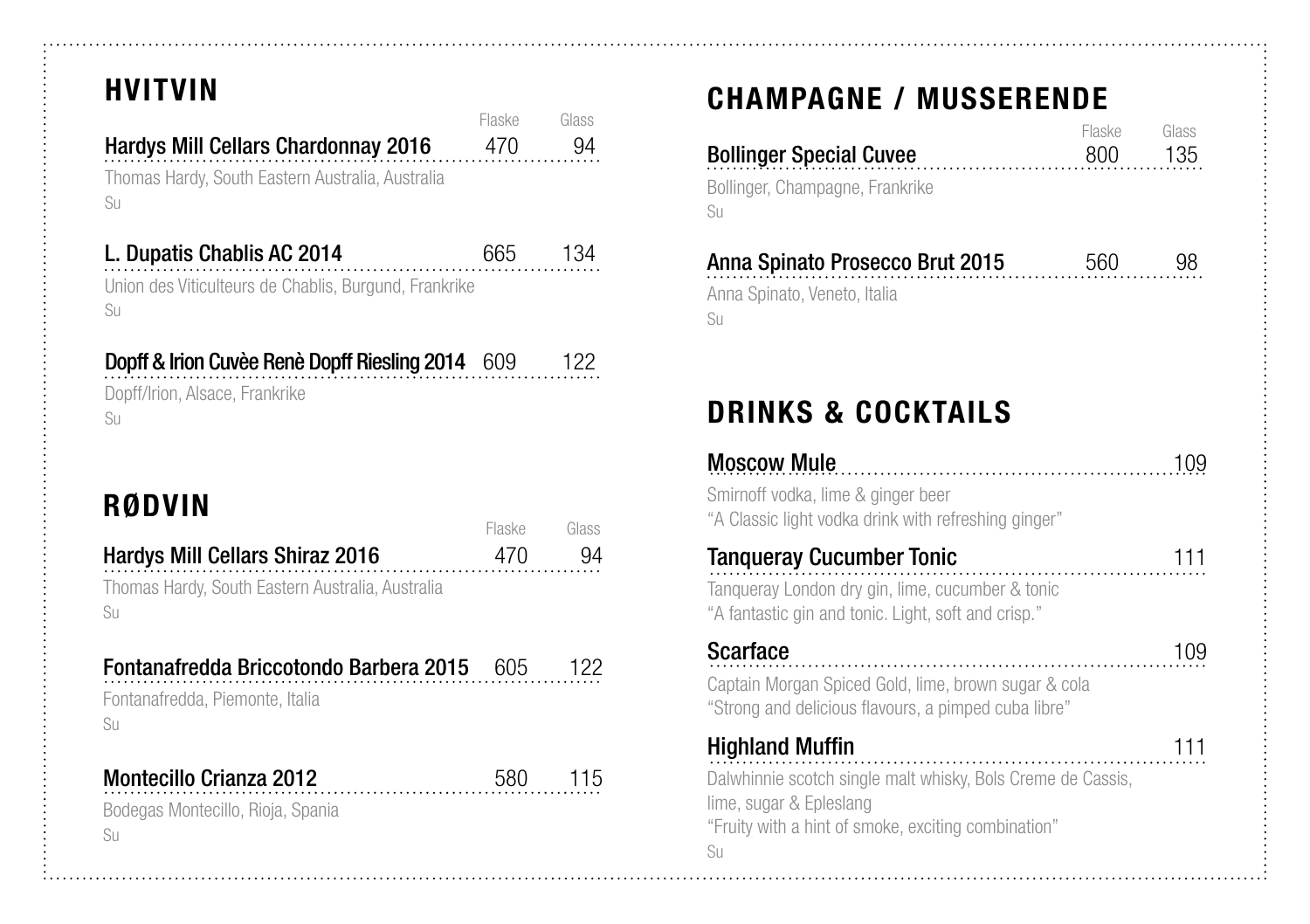# MINERALVANN & ALKOHOLFRITT

| Mineralvann 0,33L<br>Coca Cola, Norge                        |     |
|--------------------------------------------------------------|-----|
| Scandic Water 0,8L [19] Scandic Water 0,8L<br>Scandic, Norge | 59  |
| <b>Scandic Water 0,4L</b><br>Scandic, Norge                  |     |
| Carlsberg non alkoholic 0,3L<br>Ringnes, Danmark<br>G (bygg) | -50 |
| Epleslang $0,25L$                                            |     |

Norge Su

### KAFFE

| Kaffe           |  |
|-----------------|--|
| <b>Espresso</b> |  |
|                 |  |
|                 |  |
| Americano       |  |
| Te              |  |